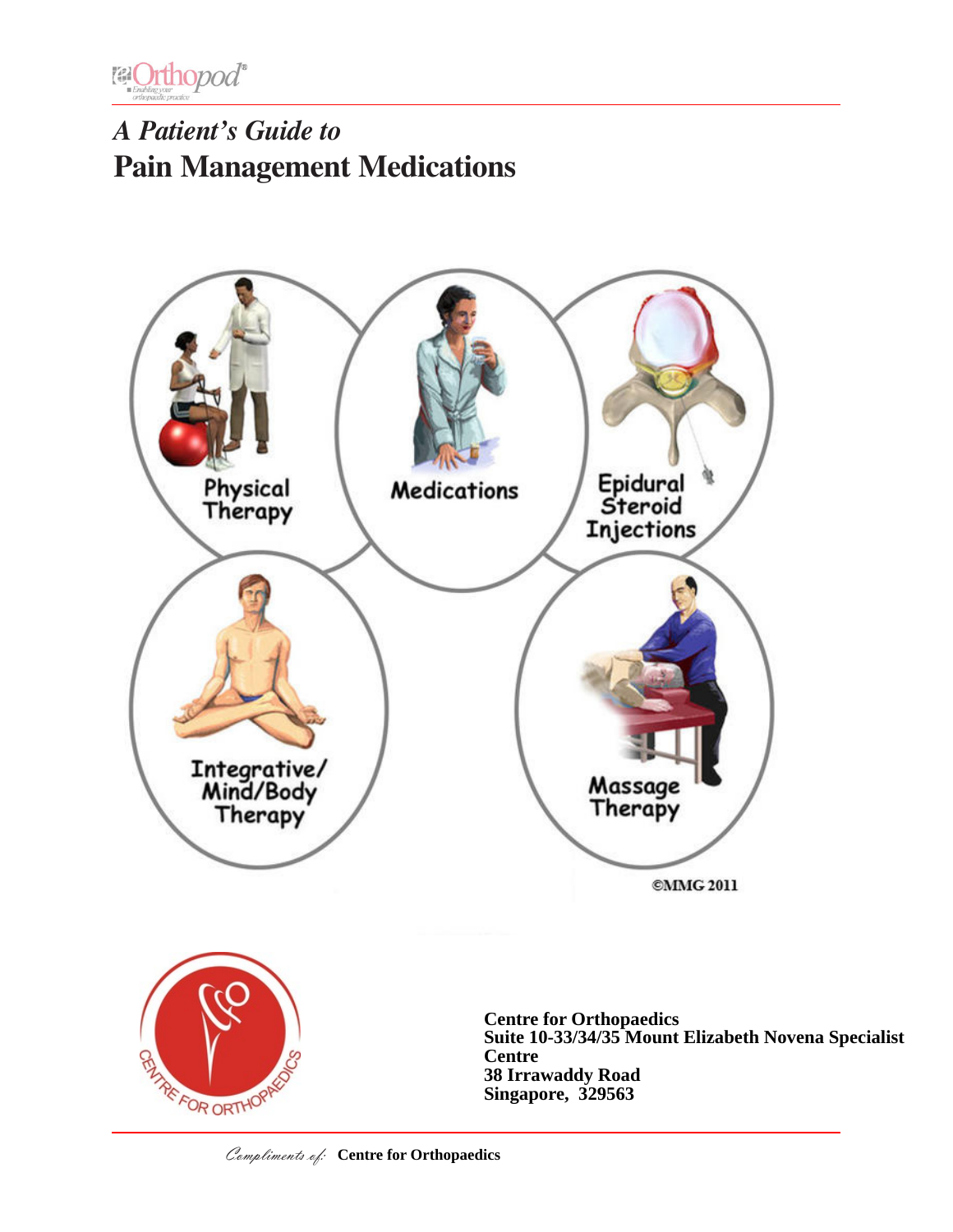**thopod** 

DISCLAIMER: The information in this booklet is compiled from a variety of sources. It may not be complete or timely. It does not cover all diseases,<br>physical conditions, ailments or treatments. The information yould NOT be



# **Centre for Orthopaedics**

Please take the time to explore our web office. Discover all we have to offer. We hope you will find the time spent on our website rewarding and informative. Here at the Centre for Orthopaedics, we are dedicated to providing ways for those we serve to access the information needed to make informed decisions about healthcare in orthopaedic and sports medicine.

We encourage you to explore our site and learn more about our practice, staff, facilities and treatment options. Check out the Patient Resources section of our site. You will find educational materials to help you understand orthopaedic problems and what options for treatment are available in our clinic.

The Staff of the Centre for Orthopaedics.



Centre for Orthopaedics Suite 10-33/34/35 Mount Elizabeth Novena Specialist Centre 38 Irrawaddy Road Singapore, 329563 Phone: (65) 6684 5828 Fax: (65) 6684 5829 sharon@cfo.com.sg http://www.cfo.com.sg

*All materials within these pages are the sole property of Medical Multimedia Group, LLC and are used herein by permission. eOrthopod is a registered trademark of Medical Multimedia Group, LLC.*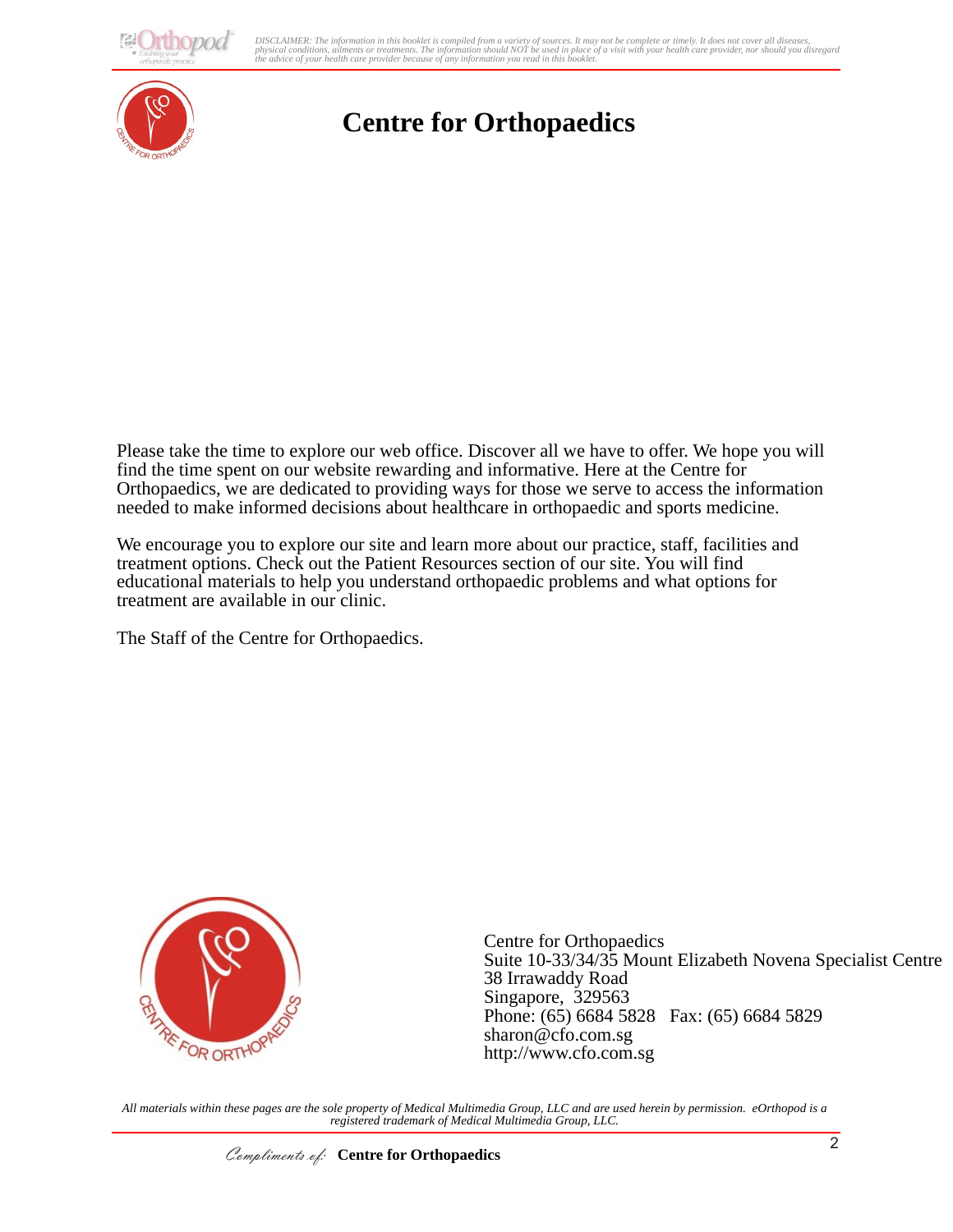



# Introduction

There are several types of medications that can be used to treat pain. No one drug works for everyone. The medications that work best for you will depend on the type of pain you have and your response to them. Your medication regimen will need to be designed just for you.

If you have lived with pain for a long time, it is common to have other conditions as well. These may include depression, anxiety, and *insomnia* (trouble sleeping). These conditions can make pain worse. And it's harder for you to cope with the stress of living with pain. In order to get control over the pain, these conditions usually need to be treated at the same time as the pain.

The goal of using medication, as part of your treatment plan, is to increase your activity level. This can be done by improving pain control with drugs that you can afford while avoiding side effects.

### **This guide will help you understand**

- **what medications are commonly prescribed**
- **why these drugs are prescribed**
- **what are the risks and benefits of this treatment**

### The Medications

The medications most commonly used in pain management belong to the following groups:

- Opioid (narcotic)
- Non-opioid (non-narcotic)
- Acetaminophen (Tylenol®)
- Non-steroidal anti-inflammatory (NSAID)
- • Steroidal anti-inflammatory
- Anti-epileptic (anti-convulsant)
- Antidepressant and anti-anxiety agents (anxiolytics)
- Muscle relaxants (antispasmodics)
- Sleep aids (hypnotics)
- Topical agents

Why are these drugs are prescribed, and what are the risks and benefits?

#### **Opioid (Narcotic) Pain Medications**

Pain management experts prefer the term *opioid* to describe narcotic medication. The word *narcotic* is a legal term that is often linked with the illegal use of drugs.

#### **Rationale**

Opioid medications are expected to improve your activity level. They do this by decreasing the pain you feel when you are active.

#### **Expected Benefit**

Opioids such as *morphine* (MSContin), *fentanyl* (Duragesic), and methadone reduce pain by binding to opioid receptors in the brain. Most pain is responsive to opioid medications. However, some types of pain respond better than others. *Nociceptive* pain refers to skeletal or muscular pain. This type of pain is usually more responsive than *neuropathic* (nerve) pain.

Some problems such as fibromyalgia with *diffuse* (widely spread) *myofascial* (inflamed muscle and fascia) pain may respond at first. But studies show that patients with fibromyalgia do not do better over time on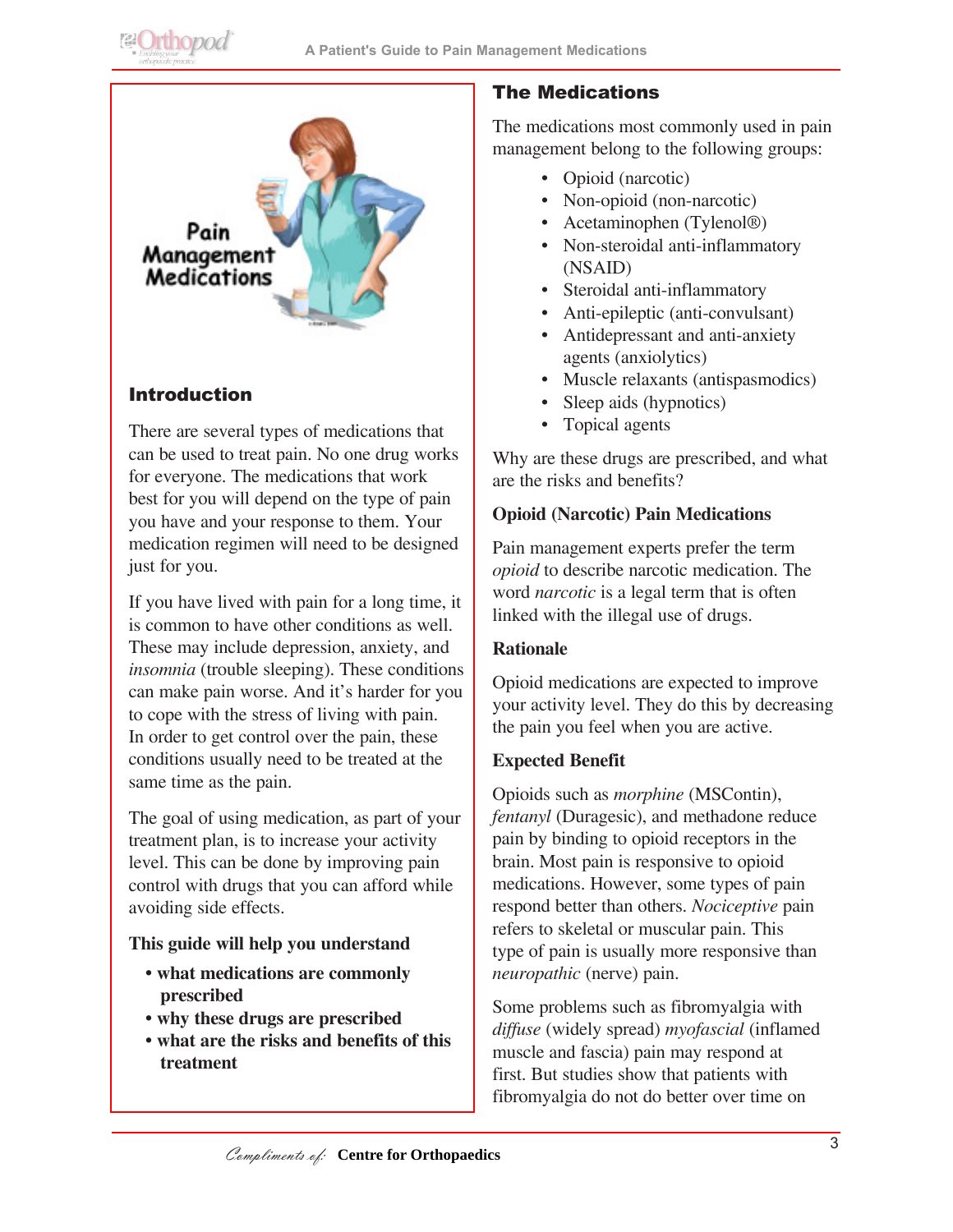

these drugs. Pain caused by headache may be relieved by opioids, but they can cause worse headaches later. These are called *rebound* headaches.

### **Potential Risks**

There are some possible risks associated with opioid use. Not everyone will have all of these problems. With the right management, you may not have any problems. Risks can include

- Addiction
- Physical dependence
- Tolerance
- Hyperalgesia
- Decreased hormone levels
- Change in mood
- Sleep apnea
- Theft
- Death

#### **Addiction**

*Addiction* is defined by craving, uncontrolled or compulsive use, and continuing to use the substance despite harm. Addiction is a complicated chronic disease. Simply taking an opioid does not cause addiction. If you have no risk factors, it is rare to develop the disease of addiction.

However, addiction is a possibility if you have the right (or wrong) genetics. Psychological and social stressors are also important factors. Family history must be reviewed before taking an opioid. There are ways to lower the risk of addiction or relapse if you are at risk for this disease. If you have an active addiction, the risk may outweigh the benefit of taking an opioid. Other options for pain control should be explored.

*Substance abuse* is a term used for unusual or abnormal behavior that does not meet the definition of addiction. Pain experts watch closely for any signs of this kind of behavior. These behaviors include reports of lost or stolen medication or use of medication in ways other than directed. Not taking the medication according to the directions would also fall into this category. Requesting early refills or taking a medication despite serious side effects are red flag behaviors. Taking the drug to deal with stress such as after a heated argument with someone is also a warning sign. These behaviors are often a signal that you may be getting into trouble with your medication. Your treatment plan may need to be altered. The goal is to get the most benefit with the least risk of side effects.

*Pseudo-addiction* is the term used to describe what appears to be dangerous or unusual behavior but occurs when pain is not being fully treated. Think about this idea. You have constant pain. It lasts all day and night. You are given a pain medication and told to take one every eight hours. The pain medication that you are prescribed is effective and allows you to be active. But it only works for about four hours. Four hours before the next dose is due, you are in great pain again. How would you respond?

Some people take more drug than is prescribed. Then they run out of pills early. Others complain bitterly at every appointment. They demand a refill. To the doctor it seems as if the person is *drug seeking*. Some may go to more than one doctor to get what they think they need to relieve the pain. When these behaviors are caused by under-treatment of pain, an increase in the dose stops the behavior. If these behaviors start up shortly (within days to weeks) after the dose increase, then there may be other reasons for the behavior.

### **Physical Dependence**

*Physical dependence* occurs in everyone on opioids. This happens when you take them regularly for more than two to three weeks. Physical dependence does not mean that you are addicted. Physical dependence means that your body has become used to the drug. You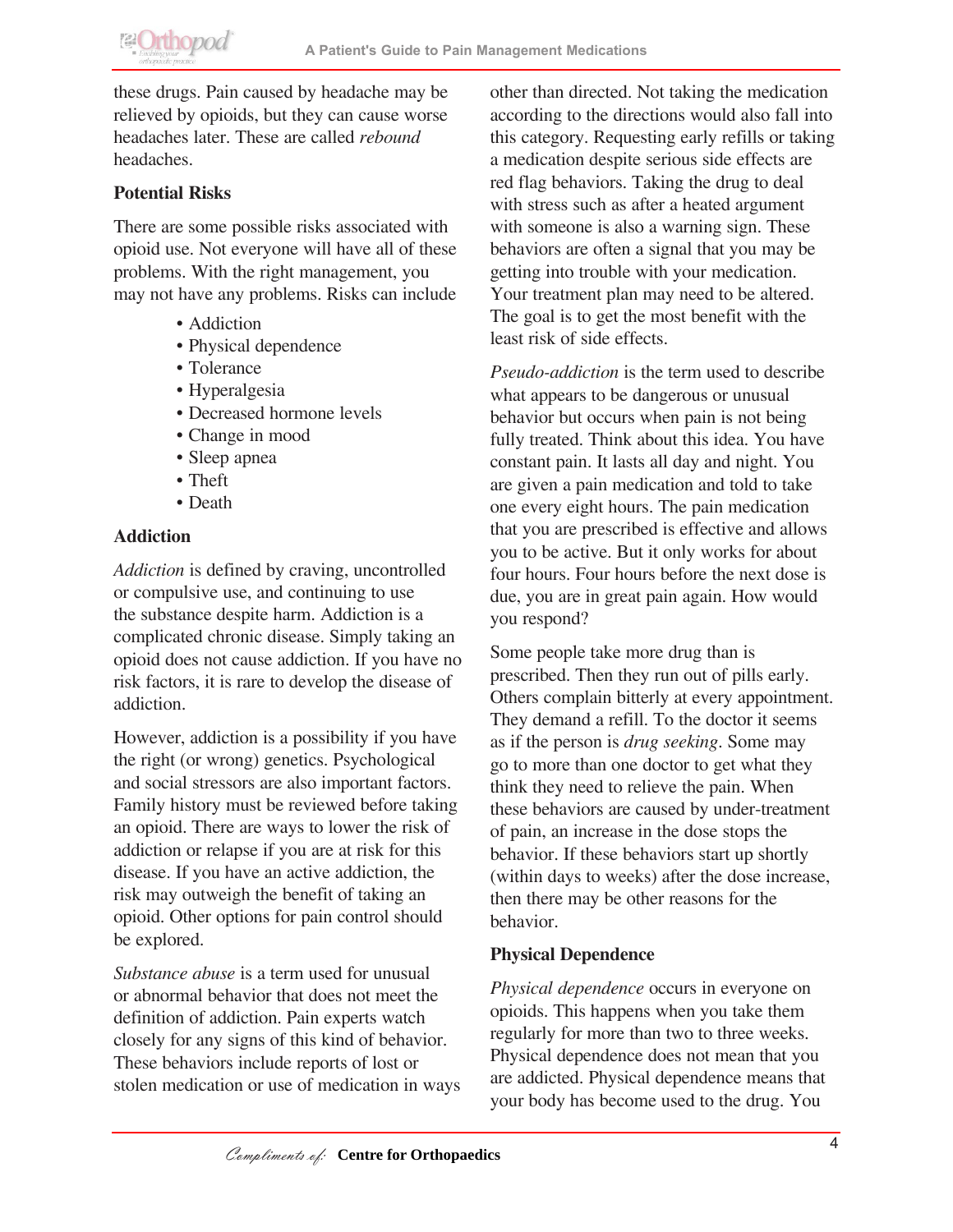**@Orthopod** 

feel withdrawal symptoms if the medication is stopped suddenly.

Symptoms of withdrawal can range from mild irritability to sweating, diarrhea, vomiting, and muscle cramps. You may feel like you have a severe case of the flu. You may feel like you are dying. But withdrawal from opioids is not fatal. It can be avoided by slowly decreasing the amount of drug you take. This can be done over several days up to several weeks. The time it takes to get off the medication without having unpleasant symptoms depends on how much medication you are on and how long you have been on it.

Many opioids require a hand signed prescription every time you need it refilled. It is very important to plan ahead for holidays. You don't want to run out.

#### **Tolerance**

*Tolerance* to a medication occurs when an individual requires more medication to achieve the same amount of pain relief. Tolerance is not the same as addiction. Not everyone develops tolerance to pain relief. If you should have tolerance to your pain medication, there are ways to deal with it. For example, your doctor may increase the amount you are taking. Or you may be switched to a different drug. Sometimes treating other conditions such as depression and anxiety is helpful. Adding a non-opioid drug can help, too. The best approach depends on your situation. You and your healthcare provider will decide together what's best for you.

### **Hyperalgesia**

*Hyperalgesia* is an increase in painful sensation. If you become less functional and feel more pain after starting or increasing an opioid, you may be having hyperalgesia. If hyperalgesia develops, decreasing the opioid or stopping it will improve pain control. Other non-opioid medications and non-medication

treatments can be useful should you experience hyperalgesia.

#### **Decreased Hormone Levels**

Decreased *hormone* (testosterone and estrogen) levels can develop over time. Let your healthcare provider know if you feel a decrease in energy, increased depression, or new sexual problems. Simple blood tests can be ordered to see if you are having a decrease in hormone levels. Treatment for this problem is possible. It might mean replacing the hormone or stopping the opioid medication.

#### **Change in Mood**

A change in mood can occur with opioid medications. You may feel worse (depressed mood). Or you may feel better (elevated mood). If you have a mood disorder such as depression or anxiety, an opioid can make you feel better. This can be hard to sort out. You may not be able to tell if you feel better because of the mood elevation or because you are getting pain relief.

But opioids only improve mood for a short period of time such as several weeks to several months. It is not possible for this mood elevation to last very long without an increase in opioid dose on a regular basis. This complicates therapy. And it can be dangerous. If you have a mood disorder, it needs to be treated in order to get good pain relief from an opioid. Mood disorders or worsening of the spinal condition are more often behind dose increases than tolerance to the pain relief. Short-acting opioids such as *hydrocodone*  found in Lortab® and *oxycodone* found in Percocet® are useful for pain that only lasts a short time (less than three to four hours). These drugs are good choices when pain doesn't occur very often. The short-acting opioids are linked with mood changes. It is best to use long-acting opioids whenever possible. This will help you avoid the ups and downs of the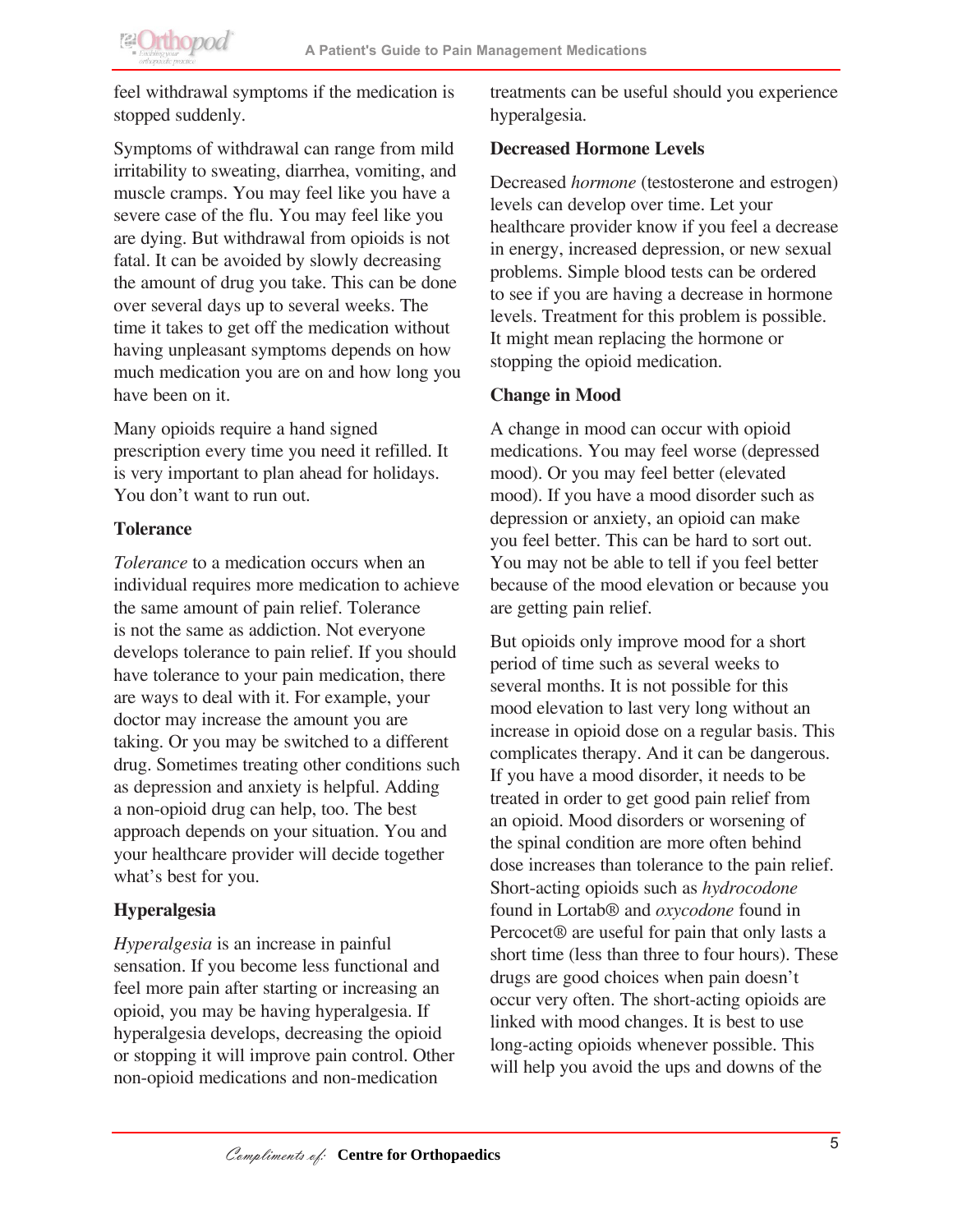short-acting medication. First it kicks in and then it wears off within hours.

# **Sleep Apnea**

Sleep apnea can get worse while taking opioids. If you think you have sleep apnea, you should have it checked before starting an opioid medication.

# **Theft**

Opioid medications have value in the illegal drug market. People have been known to open medicine cabinets, go through drawers, and attend open houses just to look for these drugs. Family members have been known to do the same thing. They may go through your medicine cabinets and steal medications to either take for themselves or sell for profit. Be sure to keep your opioid medications safely locked away. This step is for your benefit and for the safety of others. Many healthcare providers will not replace stolen medications.

# **Death**

Death can be caused by taking more of the medication than prescribed. If you take too large of a dose, an opioid can stop your breathing. However, the benefits of the correct dose include the fact that they do not damage organs such as your liver or kidneys. Opioids must be started at a low dose and slowly increased as you become used to them. Methadone is unusual as it builds up in the body over three to seven days. As methadone builds up in the body, it becomes more effective. This means that the full effect of the current dose doesn't occur for three to seven days. Methadone causes accidental overdoses and death when patients take extra doses. They do this while trying to get more pain relief now. It is extremely important to take opioids only as directed. Never take extra. Talk to your doctor if you aren't getting the pain relief you need.

### **Potential Side Effect**s

The most common side effects from daily use of opioids are constipation, stomach upset, itching, and drowsiness. All of these side effects (except constipation) become milder. They can be treated if needed. They usually go away over five to 10 days.

Exercise and eat a healthy diet to prevent constipation. Drink plenty of water and eat fiber-rich foods such as vegetables and fruits. Prunes are an excellent choice. Even with a good diet and exercise, you will most likely need a stimulant laxative while on an opioid.

Avoid bulk laxatives such as Metamucil® because excessive bulk can worsen constipation caused by opioids. A combination of *senna* (stimulant laxative) with *docusate*  (stool softener) such as is found in Senokot S® (or any generic equivalent) is recommended. Start with two tablets at bedtime and increase as needed. This will help you have a bowel movement at least every other day. Do not take more than eight tablets per day. Tell your healthcare provider if this does not prevent constipation for you. You may need a more aggressive treatment approach.

### **Non-Opioid (non-narcotic) Pain Medications**

Acetaminophen (Tylenol®)

### **Rationale**

Acetaminophen improves your level of activity by decreasing the pain you feel while active.

### **Expected Benefit**

*Acetaminophen* or Tylenol® inhibits paingenerating substances called *prostaglandins*. It blocks the pain pathway to the brain. Acetaminophen works well for mild-tomoderate pain by itself. When taken with other medications, it can improve your pain control.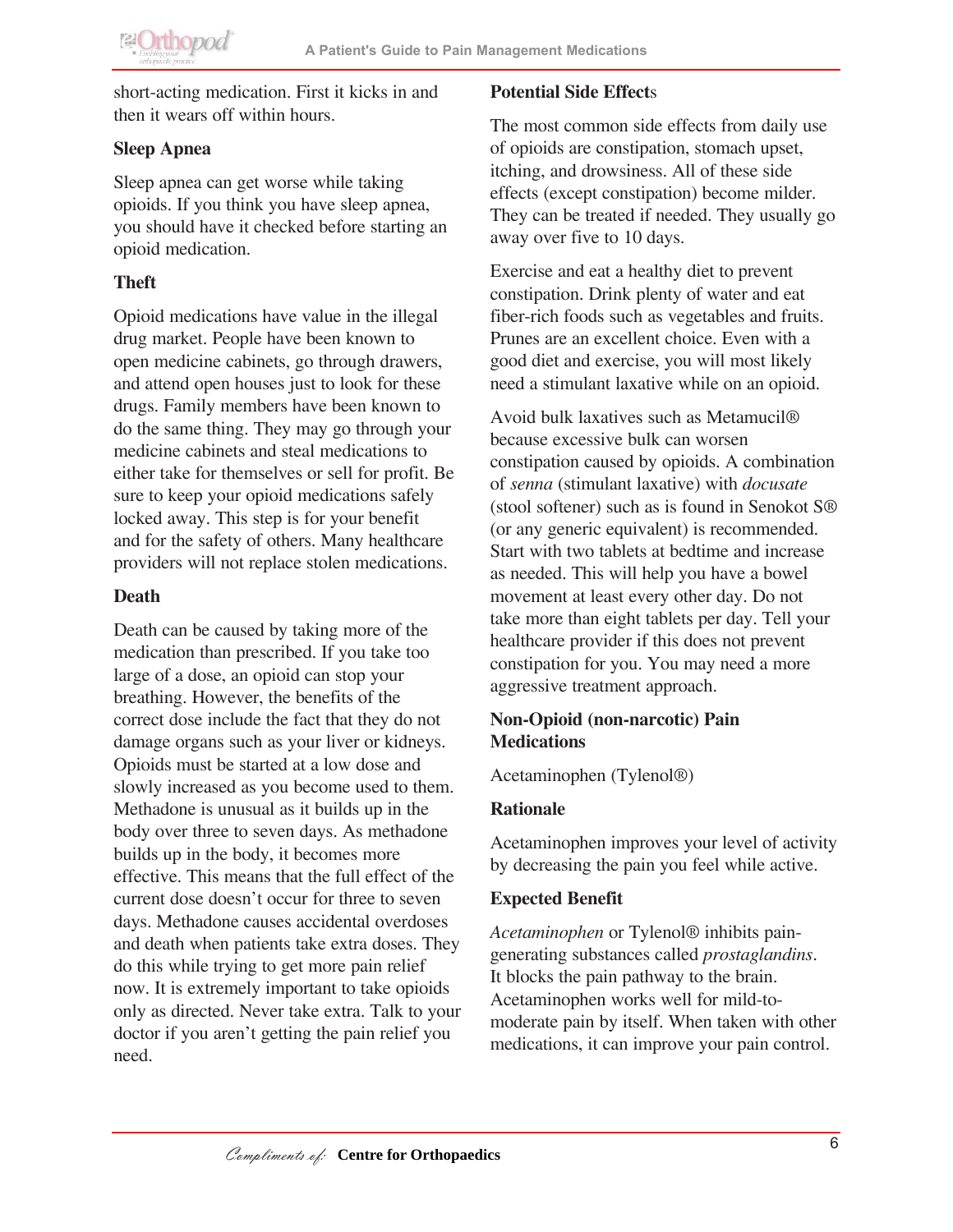

### **Potential Risks**

Liver failure is the main risk linked with acetaminophen. The overuse of acetaminophen is the most common reason for liver failure and the need for a liver transplant. Acetaminophen is in many prescription and non-prescription products. So be sure to read all labels to see if it is in any of your other medications. Never take more than four grams of acetaminophen per day. Four grams is equal to eight extra-strength 500 mg tablets or 12 regular strength 325 mg tablets. Tell your healthcare provider if you have any liver disease and/or a history of alcohol abuse. You may need to limit your use to less than two grams per day. Or you may have to avoid acetaminophen entirely. This depends on your risk factors for liver disease.

#### **Potential Side Effects**

Acetaminophen is well-tolerated and unlikely to cause any significant side effects when taken as prescribed.

#### **Nonsteroidal anti-inflammatory Drugs (NSAIDs)**

### **Rationale**

NSAIDs can improve your level of activity by decreasing pain and swelling.

### **Expected Benefit**

NSAIDs inhibit the production of inflammatory substances such as prostaglandins. NSAIDs are commonly used for acute painful conditions such as a sprained ankle or a flare-up in back pain. They are also used to decrease the pain and stiffness you might feel with arthritis.

### **Potential Risks**

Let your healthcare provider know if you have any problems with your stomach, intestines, or kidneys. Any problem with bleeding should also be reported. Some NSAIDs have been shown to increase the risk of cardiovascular disease resulting in heart attack or stroke.

These medications can be very helpful in the short-term ranging from several days to several weeks. The benefit of using them for months-to-years needs to be carefully weighed against your personal risk factors for cardiovascular disease, kidney disease, and stomach ulceration.

If you have kidney disease, you are at an increased risk for kidney failure. If you are diabetic, you have an increased risk of developing kidney disease and kidney failure.

Bleeding can be increased as a result of taking NSAIDs. Most NSAIDs such as ibuprofen (Advil®), naproxen (Naprosyn®, Aleve®), and piroxicam (Feldene®) can increase bleeding. These drugs should be stopped before surgery. Avoid taking them if you are taking a blood thinner. Celecoxib (Celebrex®) is the only NSAID on the market at this time that does not increase bleeding and most surgeons allow to be taken prior to surgery.

Stomach ulcers can be caused by NSAIDs irritating the stomach or intestinal lining. You may decide to take an NSAID even if you are at risk for ulcers. If this is the case, there are products that can help protect the stomach and intestinal lining such as *omeprazole*  (Prilosec®) and *esomeprazole* (Nexium®).

### **Potential Side Effects**

Stomach upset is the most common side effect. Taking NSAIDs with food usually helps. If taking the medication with food doesn't help enough, your healthcare provider may prescribe medication to protect your stomach. While on the NSAID, you may also be given famotidine (Pepcid®), omeprazole (Prilosec®), or esomeprazole (Nexium®).

#### **Steroidal Antiinflammatory Medications**

#### **Rationale**

Steroids decrease inflammation. They do this by decreasing the body's immune response to injury or disease.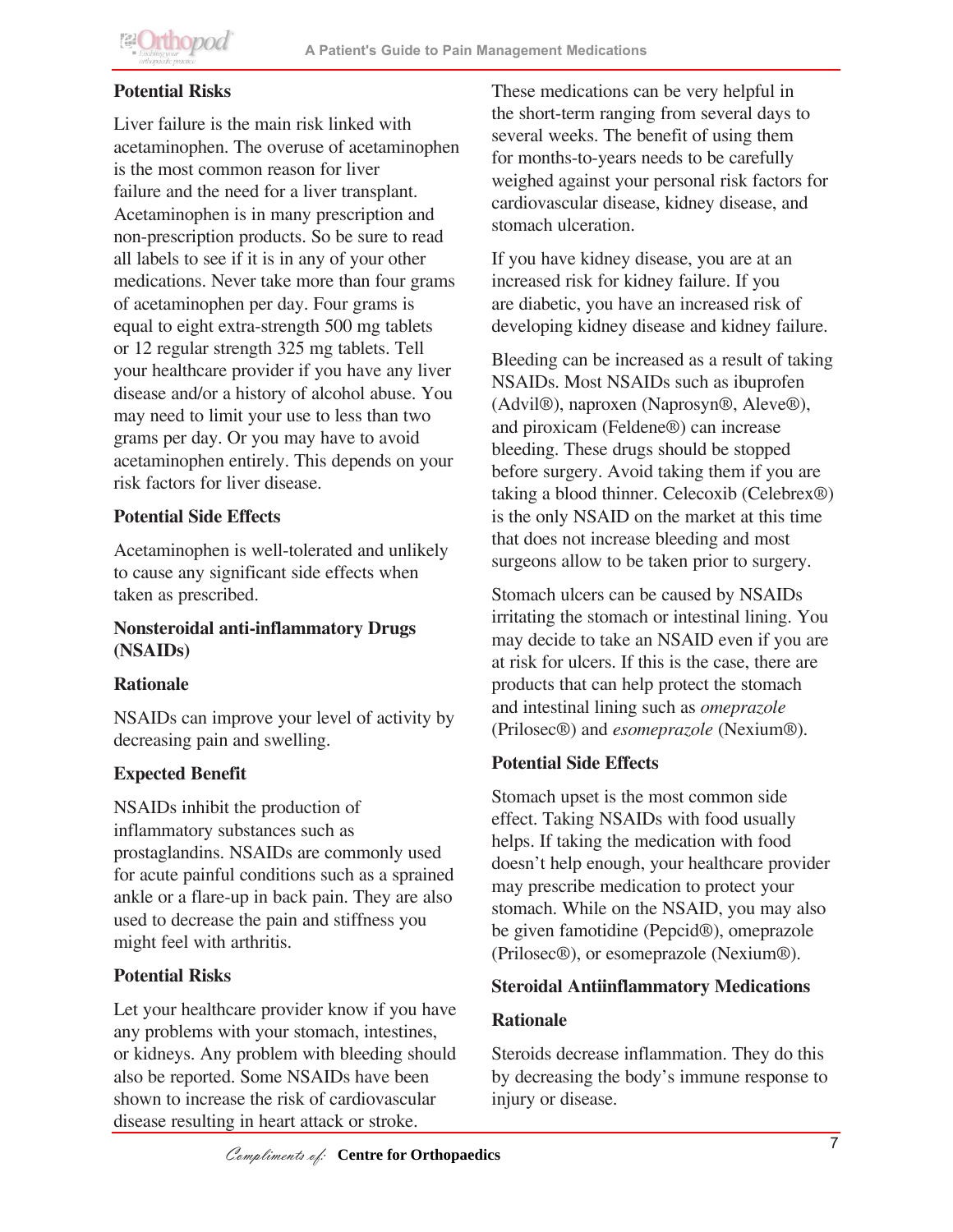# **Expected Benefit**

In an acute flare-up of pain, a short course of a steroidal anti-inflammatory may be helpful. Drugs such as methylprednisone (Medrol®) can decrease pain by decreasing swelling and inflammation. The effect takes place around the spinal nerves. With this treatment, you may be able to return to your activities sooner.

# **Potential Risks**

Short-term use, such as several days to several weeks is usually safe. Long-term use (months to years) can cause major problems. Osteoporosis, diabetes, poor wound healing, and increased risk of infection are among the most common problems.

# **Potential Side Effects**

There are some common side effects from taking steroids. These include mood changes (either feeling better or worse), increased appetite, indigestion, increased nervousness, and decreased sleep. If you have diabetes, you will need to check your blood sugar closely.

# **Anti-epileptic Medications (Anticonvulsants)**

# **Rationale**

*Anti-epileptic Drugs* (AEDs) are expected to improve your activity level. They do this by decreasing the pain you feel. They also help you cope with the stresses of living with pain.

# **Expected Benefit**

Anti-epileptic Drugs (AEDs) are used to treat epilepsy, stabilize moods, and manage neuropathic (nerve) pain. Nerves can become pain *generators*. AEDs *quiet* the nervous system. If you have lived with pain for very long, you most likely have some nerve pain. Pain described as streaking, lightening, burning, tingling, pins and needles, or pain radiating down legs or arms is most likely neuropathic pain. Many people get good pain relief when given a medication from this

group such as *gabapentin* (Neurontin®) or *pregabalin* (Lyrica®.)

# **Potential Risks**

Abruptly stopping the medication can bring on seizures. This can be avoided. Slowly decrease the medication before stopping. There are many different medications in this group. Some have specific risks associated with them. *Topiramate* (Topamax®) is linked with an increased risk of kidney stones. *Lamotrigine*  (Lamictal®) can cause a severe skin rash. *Carbamazepine* (Tegretol®) has rare reports of blood disorders. Be sure to ask your healthcare provider about the specific risks of any AED you are thinking about taking.

# **Potential Side Effects**

Most AEDs are well-tolerated if they are started at a low dose and slowly increased. Drowsiness, dizziness, tiredness, swelling, and stomach upset are the most common side effects. Tremor, blurred vision, dry mouth, constipation, anxiety, and weight gain are also common.

# **Antidepressant and Anti-anxiety Medications**

# **Rationale**

Antidepressants decrease pain while improving mood and your ability to cope with the pain. Some antidepressants also improve neuropathic pain.

# **Expected Benefit**

Pain is very much affected by mood and mood is very much affected by pain. Both need to be taken care of in order to get good pain relief. Most antidepressants also treat anxiety. In addition to anxiety and depression, certain antidepressants are good at treating neuropathic pain. The antidepressants that are good at decreasing neuropathic pain are the ones that increase both serotonin and norepinephrine activity. These include the older tricyclic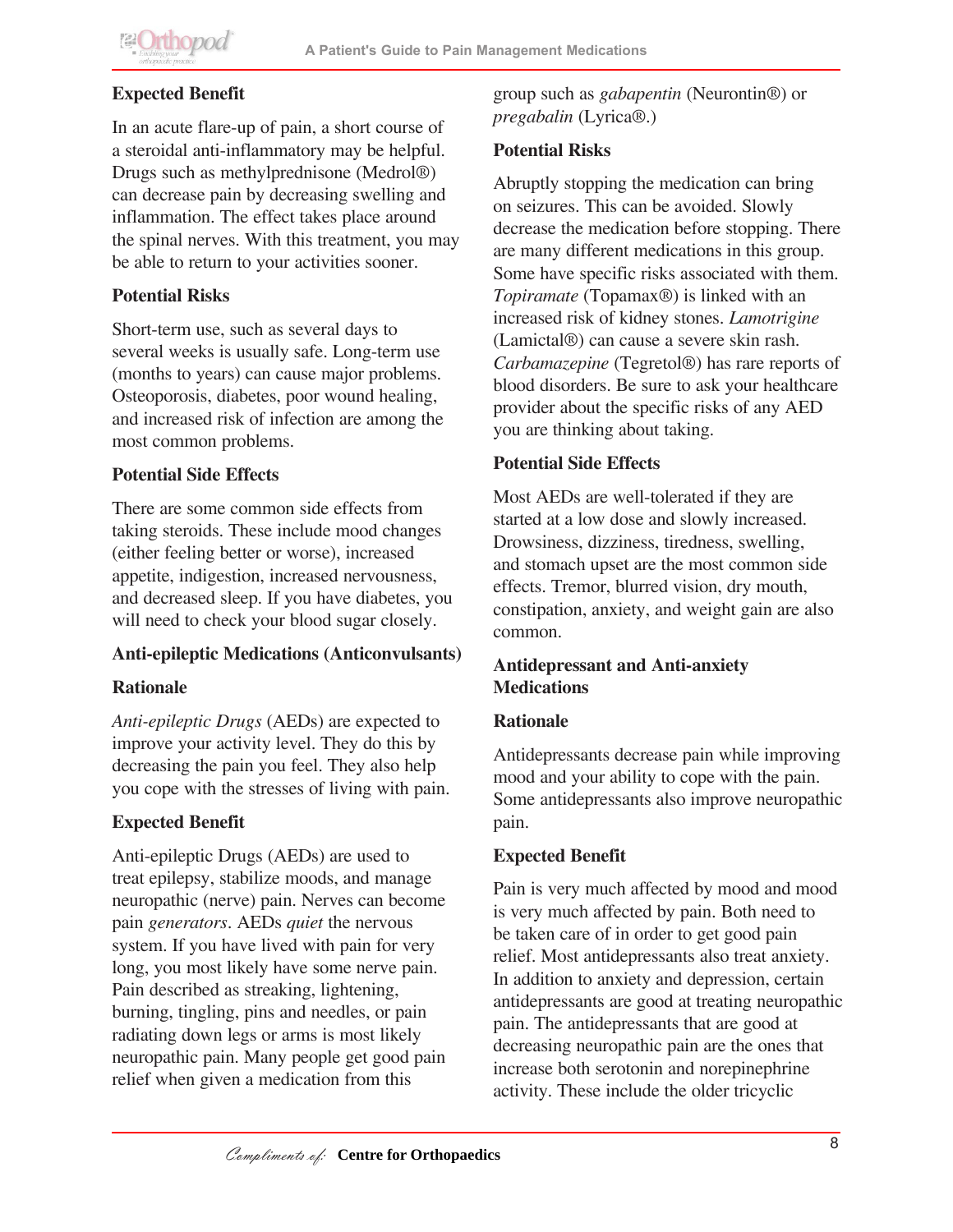antidepressants (TCAs) such as *amitriptyline* (Elavil®) and *nortriptyline* (Pamelor®) and the newer *serotonin norepinephrine reuptake inhibitors* (SNRIs) *duloxetine* (Cymbalta®) and *venlafaxine* (Effexor®). The *selective serotonin reuptake inhibitors* (SSRIs) such as *fluoxetine* (Prozac), *paroxetine* (Paxil®), and *sertraline* (Zoloft®) are good antidepressants and anti-anxiety medications. They do not specifically treat neuropathic pain.

### **Potential Risks**

If you are bipolar, adding an antidepressant without a mood stabilizer can bring on mania. Most of these medications can cause withdrawal symptoms if stopped abruptly. Because of a few reports of liver failure, *duloxetine* (Cymbalta®) should be avoided in alcoholics and anyone with liver disease.

Benzodiazepines are not antidepressants but are very effective anti-anxiety agents. They have the additional risks of addiction and physical dependence. They are only used when other drugs fail. Examples of benzodiazepines used to treat anxiety are lorazepam (Ativan®) and clonazepam (Klonopin®). Be sure to ask your healthcare provider about the specific risks associated with any antidepressant or antianxiety agent that you are planning to take.

### **Potential Side Effects**

The most common side effects are stomach upset, feeling "wired," drowsiness, and tiredness. Sexual dysfunction, flat mood, insomnia, headache, and appetite changes can also occur. Some cause carbohydrate craving and weight gain. When first starting one of these medications, some people feel increased anxiety. But these medications are generally well-tolerated if started at a low dose and slowly increased. If you do not respond well to one of these drugs, changing to a different one may give you better results.

#### **Muscle Relaxants (Antispasmodics)**

#### **Rationale**

Muscle relaxants decrease the pain associated with muscle spasms. This should allow you to be more active such as being able to participate in physical therapy.

#### **Expected Benefit**

Surgery, injury, or increasing activity often causes muscle spasms. Pain caused by muscle spasms does not respond well to other pain medications. Use of a muscle relaxant helps keep pain from muscle spasms under control.

#### **Potential Risks**

The muscle spasm agents do not usually work well for long periods of time. After an initial injury, they often serve as *tranquilizers* rather than as effective treatment for muscle spasms. *Methocarbamol* (Robaxin®) and *cyclobenzaprine* (Flexeril®) are examples of commonly prescribed muscle relaxants. Physical dependence and addiction are risks with the benzodiazepine group of antispasmodics. Examples of benzodiazepines used to treat muscle spasms are *diazepam* (Valium®) and *lorazepam* (Ativan®).

### **Potential Side Effects**

Drowsiness, dizziness, lightheadedness, upset stomach, blurred vision, insomnia, low blood pressure, and dry mouth are all potential side effects associated with muscle relaxants.

#### **Sleeping Aids (Hypnotics)**

### **Rationale**

Many patients have trouble sleeping. Sleeping aides help you sleep. Improving sleep should help you cope with pain and the stresses that come with the pain.

### **Expected Benefit**

Lack of sleep makes everything worse, including pain. You may have trouble falling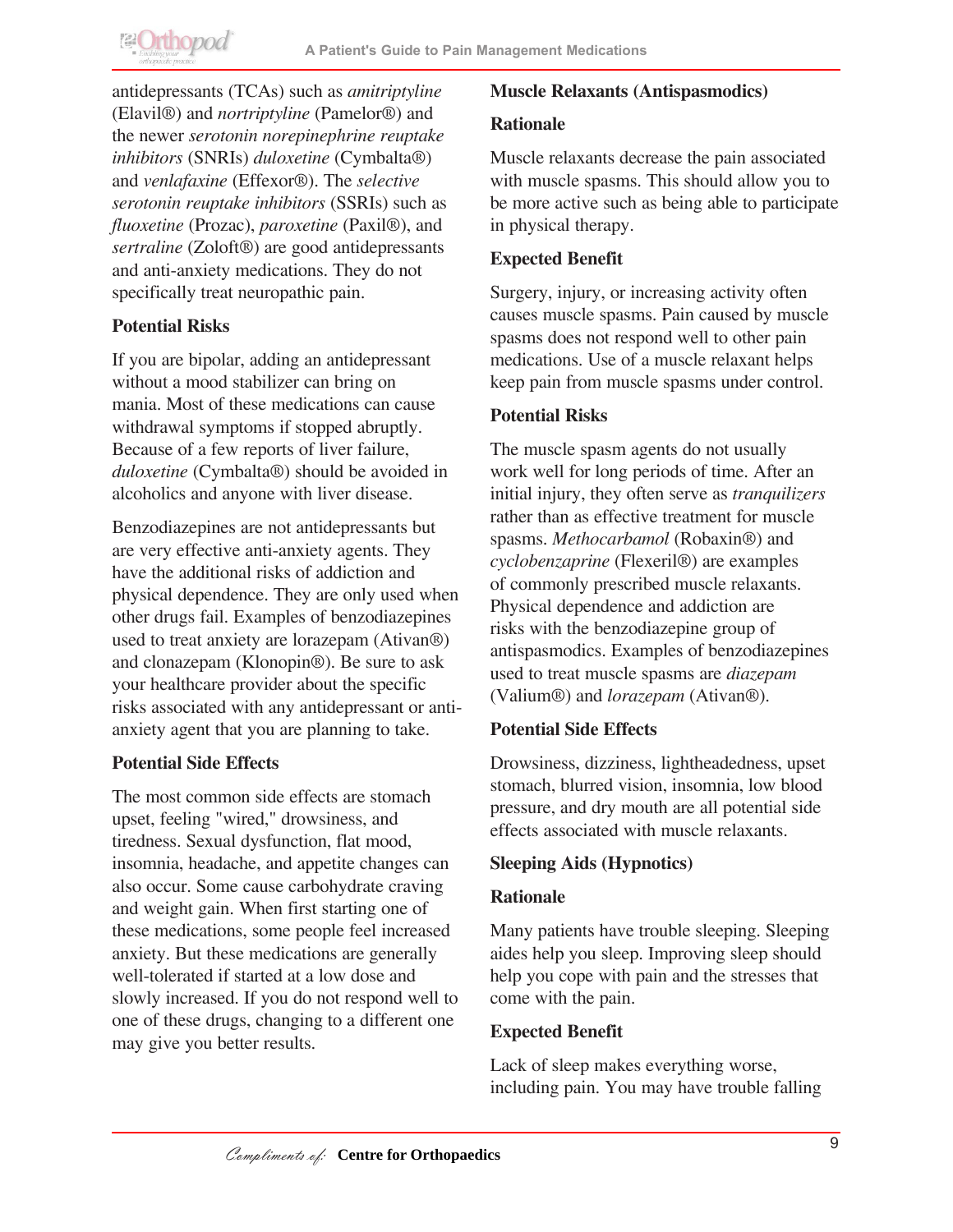**@Orthopod** 

asleep. Or you may wake up during the night unable to fall back asleep. Which sleep aid is best for you depends on your sleep pattern. Other factors such as pain and depression can make a difference. Short-term use of sleeping aids is very helpful for some people. However, learning good sleep habits and treating the pain properly are the preferred long-term solutions.

### **Potential Risks**

The risks depend on the medication chosen to improve sleep. *Diphenhydramine* (Benadryl®) is in many products such as Tylenol PM®. Diphenhydramine is an antihistamine. Because its main side effect is drowsiness, it is also used for sleep. It causes more problems in elderly patients than in young patients. Urinary retention, low blood pressure resulting in falls, and confusion are risks for the elderly. You should not take products containing diphenhydramine if you are over 65 years old.

Some medications such as *zolpidem*  (Ambien®) come with the risk of withdrawal or rebound insomnia when they are abruptly stopped.

Some medications can cause sleepwalking and amnesia. Or you may forget what you have done during the night. This has been associated with several medications including zolpidem (Ambien®) and *triazolam* (Halcion®).

*Trazodone* (Desyrel®) is an antidepressant that causes drowsiness. In low doses, it is used for sleep. It is considered safe for older patients to use. Young males are at risk for *priapism*. This is a painful erection that does not go away and can require a visit to the emergency room. Occasionally surgery is needed to resolve the problem.

### **Potential Side Effects**

Daytime drowsiness, nightmares, and dry mouth are the most common side effects. *Eszopiclone* (Lunesta®) can cause such a severe bad after taste that patients refuse to

take it. If you experience a bad taste with Lunesta®, try taking it with orange juice.

### **Topical Agents**

### **Rationale**

Topical medications can improve pain control without causing the side effects that result from taking an oral medication.

### **Expected Benefit**

Some medications such as *diclofenac* (Voltaren®) can be absorbed through the skin allowing it to be mixed into a lotion or a cream and applied directly to the area that hurts. The drug acts locally and doesn't have to be absorbed into the blood stream. If it doesn't go throughout the body, side effects such as stomach ulcers can be avoided.

*Capsaicin* (Zostrix®) is made from hot peppers. Applying it for 4-6 weeks depletes *substance P* in the painful area. Substance P stimulates nerves to transmit the pain signal to the brain. By eliminating substance P, nerve pain can be drastically reduced. It has also been beneficial for pain caused by osteoarthritis in the joints such as in the knees. Lidocaine can be mixed into a lotion such as in Emla® or absorbed from a patch such as in Lidoderm®. Lidocaine can decrease the pain you feel by numbing the painful area.

### **Potential Risks**

Most of these are considered safe when applied to the skin. The cost can go up if they have to be mixed by a pharmacist. Excessive use can result in too much absorption. When that happens you can get the same side effects as the oral medication. Be sure to follow the instructions as with any medication.

### **Potential Side Effects**

Skin irritation is the most common side effect. Capsaicin works well but has to be used very carefully. Using too much at first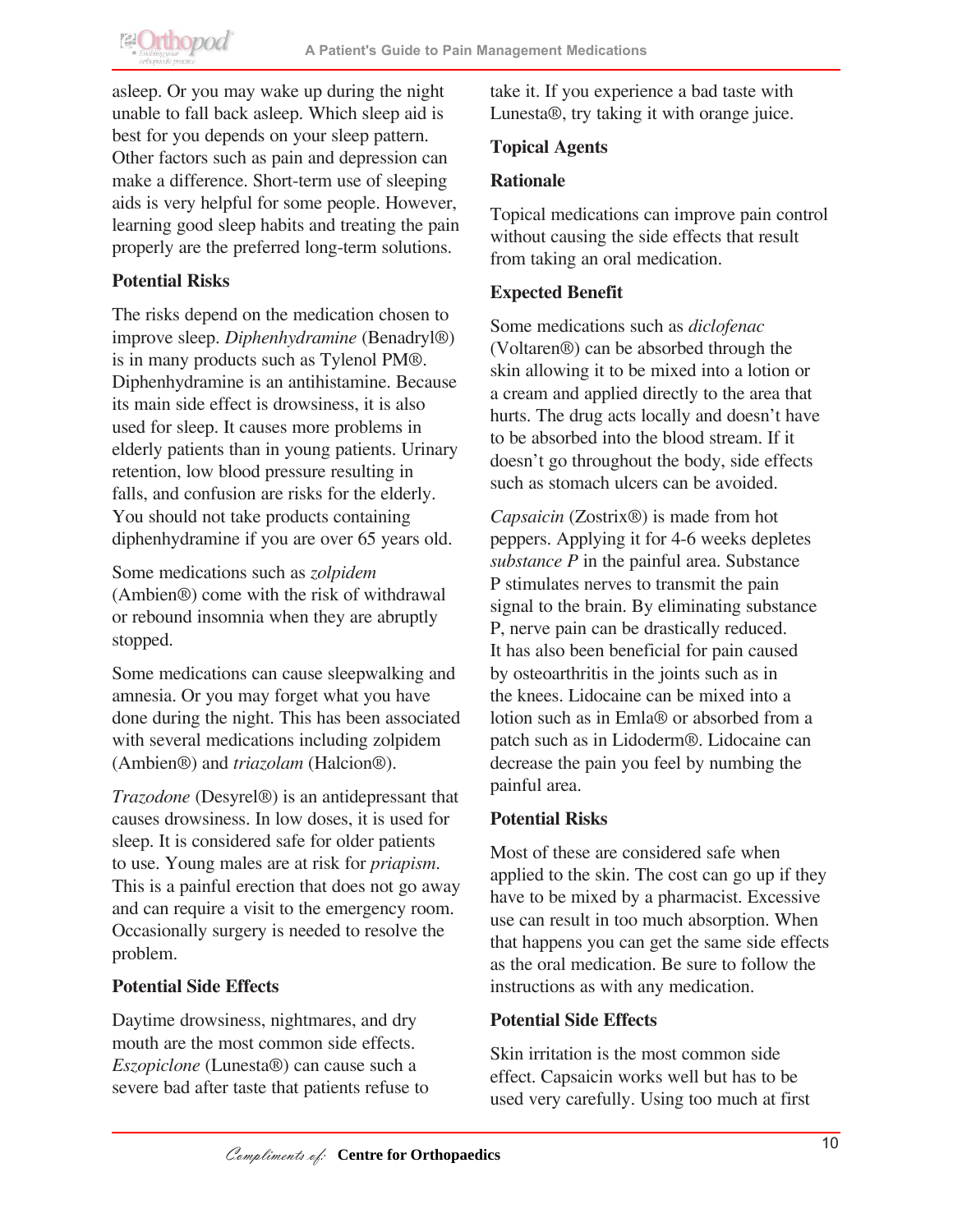

can cause a severe burning sensation. You can avoid this by applying a tiny amount to a dime-sized area one to two times per day. Slowly increase the amount you use over several weeks. Do not give up too soon. It takes four to six weeks of daily use for it to work. The pain control is worth the patience it requires. It is doesn't cost very much. It doesn't need a prescription. And it delivers good neuropathic pain control without any other side effects